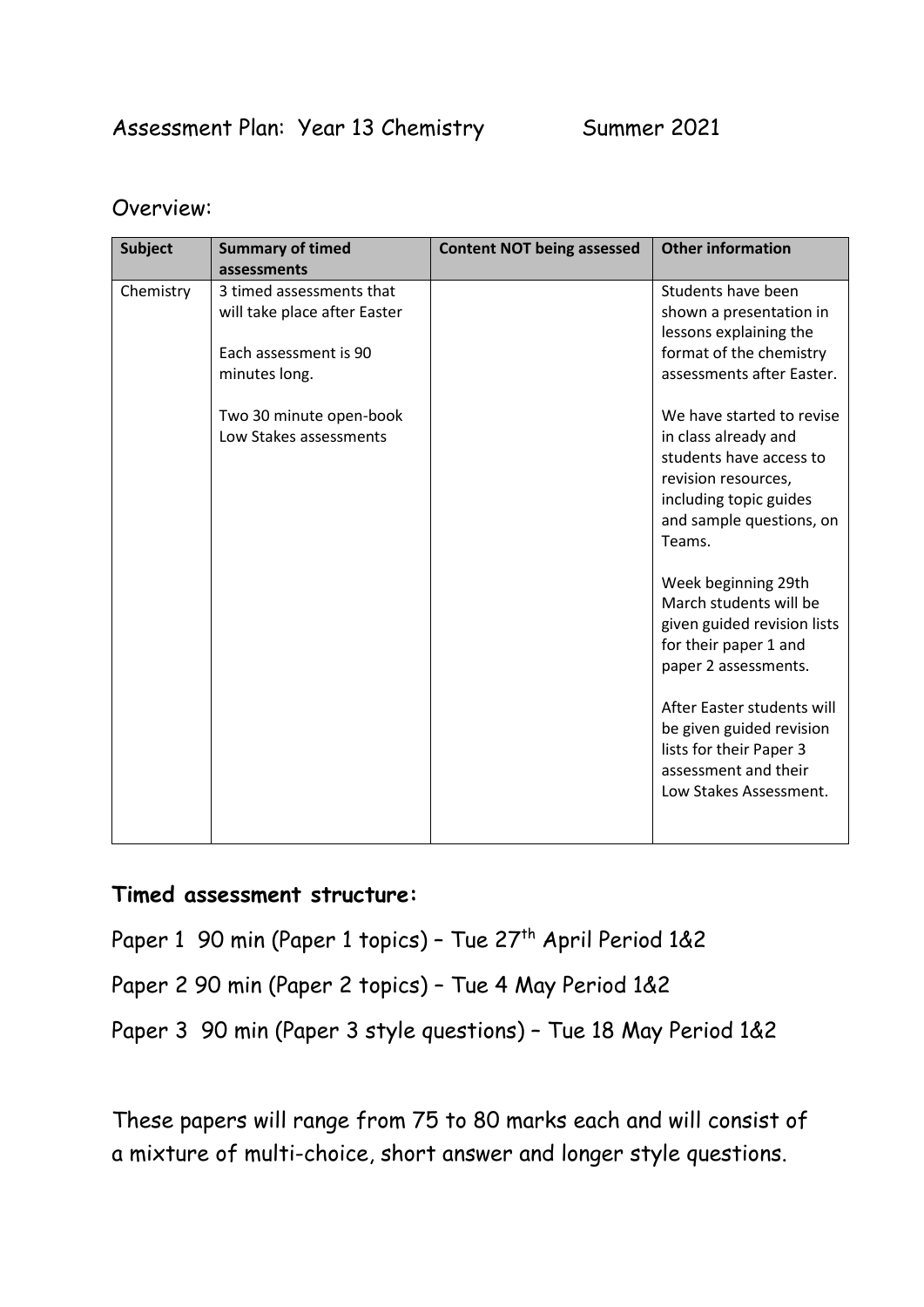Low stakes assessment dates will be advised after Easter. These will consist of two 30 min sessions and you will be able to use your textbook or revision guide to help. Topics will be shared after Easter.

## **Revision Guidance Timed Chemistry Assessments:**

Topic Coverage Paper 1 (Tuesday 27 April Periods 1 and 2):

- Atomic structure and Ionisation energies;
- Acids and bases including buffers and weak acids;
- Transition metals and complex ions;
- Enthalpy changes;
- Lattice energies;
- Bonding;
- Elements of Groups 1 and 2;
- Redox titrations and electrochemical cells

# Topic Coverage Paper 2 (Tuesday 4 May Periods 1 and 2):

- Bonding;
- Alkanes and their reactions;
- Oxidation states and gas calculations;
- Identification of organic substances;
- Rates of reaction and rate equations;
- Reactions of alcohols and halogenoalkanes;
- Spectroscopy;
- Energetics.